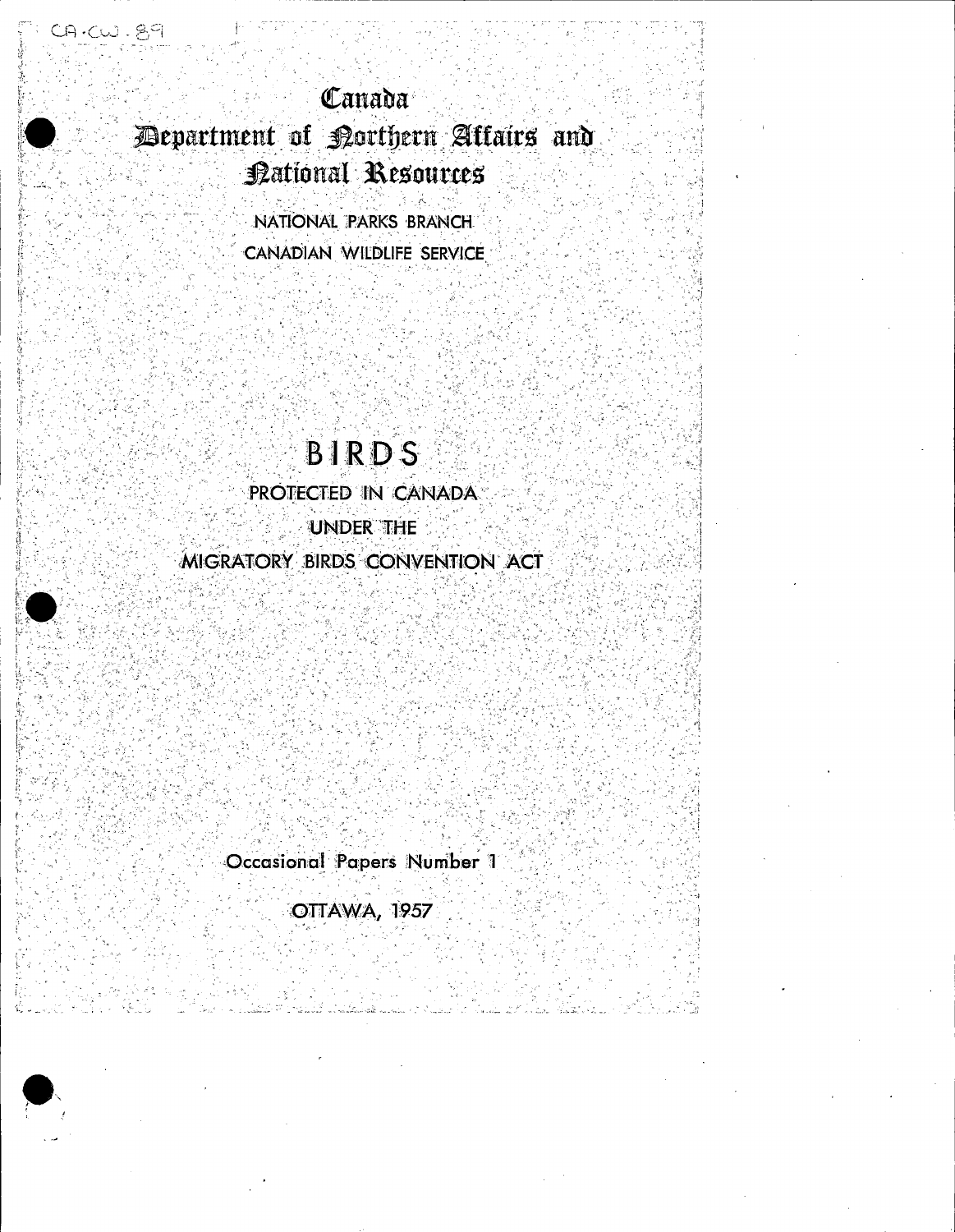$\label{eq:2.1} \frac{1}{\sqrt{2}}\left(\frac{1}{\sqrt{2}}\right)^{2} \left(\frac{1}{\sqrt{2}}\right)^{2} \left(\frac{1}{\sqrt{2}}\right)^{2} \left(\frac{1}{\sqrt{2}}\right)^{2} \left(\frac{1}{\sqrt{2}}\right)^{2} \left(\frac{1}{\sqrt{2}}\right)^{2} \left(\frac{1}{\sqrt{2}}\right)^{2} \left(\frac{1}{\sqrt{2}}\right)^{2} \left(\frac{1}{\sqrt{2}}\right)^{2} \left(\frac{1}{\sqrt{2}}\right)^{2} \left(\frac{1}{\sqrt{2}}\right)^{2} \left(\$  $\label{eq:2.1} \mathcal{L}(\mathcal{L}) = \mathcal{L}(\mathcal{L}) \mathcal{L}(\mathcal{L}) = \mathcal{L}(\mathcal{L}) \mathcal{L}(\mathcal{L})$  $\label{eq:2.1} \mathcal{L}(\mathcal{L}^{\mathcal{L}}_{\mathcal{L}}(\mathcal{L}^{\mathcal{L}}_{\mathcal{L}}))\leq \mathcal{L}(\mathcal{L}^{\mathcal{L}}_{\mathcal{L}}(\mathcal{L}^{\mathcal{L}}_{\mathcal{L}}))\leq \mathcal{L}(\mathcal{L}^{\mathcal{L}}_{\mathcal{L}}(\mathcal{L}^{\mathcal{L}}_{\mathcal{L}}))$  $\label{eq:2.1} \frac{1}{\sqrt{2}}\int_{\mathbb{R}^3}\frac{1}{\sqrt{2}}\left(\frac{1}{\sqrt{2}}\right)^2\frac{1}{\sqrt{2}}\left(\frac{1}{\sqrt{2}}\right)^2\frac{1}{\sqrt{2}}\left(\frac{1}{\sqrt{2}}\right)^2\frac{1}{\sqrt{2}}\left(\frac{1}{\sqrt{2}}\right)^2.$  $\label{eq:2.1} \frac{1}{2}\sum_{i=1}^n\frac{1}{2}\sum_{j=1}^n\frac{1}{2}\sum_{j=1}^n\frac{1}{2}\sum_{j=1}^n\frac{1}{2}\sum_{j=1}^n\frac{1}{2}\sum_{j=1}^n\frac{1}{2}\sum_{j=1}^n\frac{1}{2}\sum_{j=1}^n\frac{1}{2}\sum_{j=1}^n\frac{1}{2}\sum_{j=1}^n\frac{1}{2}\sum_{j=1}^n\frac{1}{2}\sum_{j=1}^n\frac{1}{2}\sum_{j=1}^n\frac{1}{2}\sum_{j=1}^n\$ 

 $\frac{1}{2} \sum_{i=1}^{n} \frac{1}{2} \sum_{j=1}^{n} \frac{1}{2} \sum_{j=1}^{n} \frac{1}{2} \sum_{j=1}^{n} \frac{1}{2} \sum_{j=1}^{n} \frac{1}{2} \sum_{j=1}^{n} \frac{1}{2} \sum_{j=1}^{n} \frac{1}{2} \sum_{j=1}^{n} \frac{1}{2} \sum_{j=1}^{n} \frac{1}{2} \sum_{j=1}^{n} \frac{1}{2} \sum_{j=1}^{n} \frac{1}{2} \sum_{j=1}^{n} \frac{1}{2} \sum_{j=1}^{n$  $\label{eq:2} \frac{1}{\sqrt{2}}\sum_{i=1}^n\frac{1}{\sqrt{2}}\sum_{i=1}^n\frac{1}{\sqrt{2}}\sum_{i=1}^n\frac{1}{\sqrt{2}}\sum_{i=1}^n\frac{1}{\sqrt{2}}\sum_{i=1}^n\frac{1}{\sqrt{2}}\sum_{i=1}^n\frac{1}{\sqrt{2}}\sum_{i=1}^n\frac{1}{\sqrt{2}}\sum_{i=1}^n\frac{1}{\sqrt{2}}\sum_{i=1}^n\frac{1}{\sqrt{2}}\sum_{i=1}^n\frac{1}{\sqrt{2}}\sum_{i=1}^n\frac{1$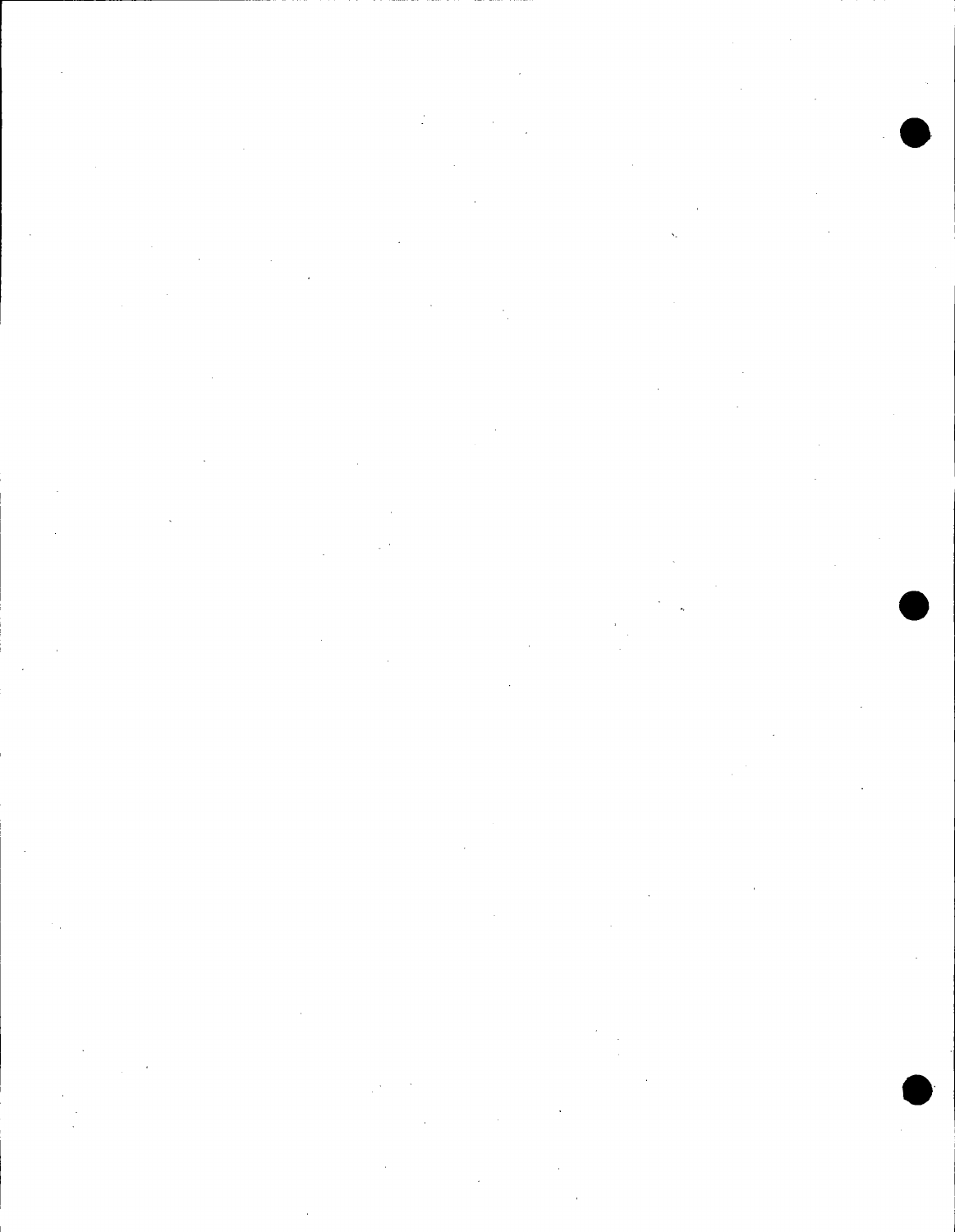Birds Protected in Canada •under the Migratory Birds Convention Act

Generally speaking, each Province has legis lative jurisdiction in respect to wildlife found within its boundaries. There are, of course, some exceptions such as wildlife found in National Parks and in Bird sanc tuaries established by Regulations pursuant to the Migratory Birds Convention Act. Under the British North America Act, however, the Parliament and Government of Canada have all powers necessary or proper for performing the obligations of Canada- or any Province of Canada to wards foreign countries arising under treaties. The Migratory Birds"Convention between Canada and the United States is such <sup>a</sup> treaty; and the Migratory Birds Conven tion. Act, originally passed by.the Canadian Parliament in 1917 to"put the Convention into effect, empowers the Governor in Council to make such Regulations as are deemed expedient to protect the migratory game, migratory insectivorous and migratory non-game birds which inhabit Canada during the whole or any part of the year, subject to the provisions of the said Convention.

Not all birds that are migratory are included in the list, which reads as follows, both in the Treaty and in the Migratory Birds Convention Act:

"Migratory game birds" means

- (i) Anatidae or waterfowl, including brant, wild ducks, geese and swans,
- (ii) Gruidae or cranes, inclnding little brown, . sandhill and whooping cranes,
- (iii) Rallidae or rails, including coots, gallinules and sora and other rails,
- (iv) Limicolae or shorebirds. Including avocets, curlew, dowitchers, godwits, knots, oyster catchers, phalaropes, plovers, sandpipers, snipe, stilts, surf birds, turnstones, willet, woodcock, and yellowlegs, and
- (v) Columbidae or pigeons," including doves and •wild pigeons;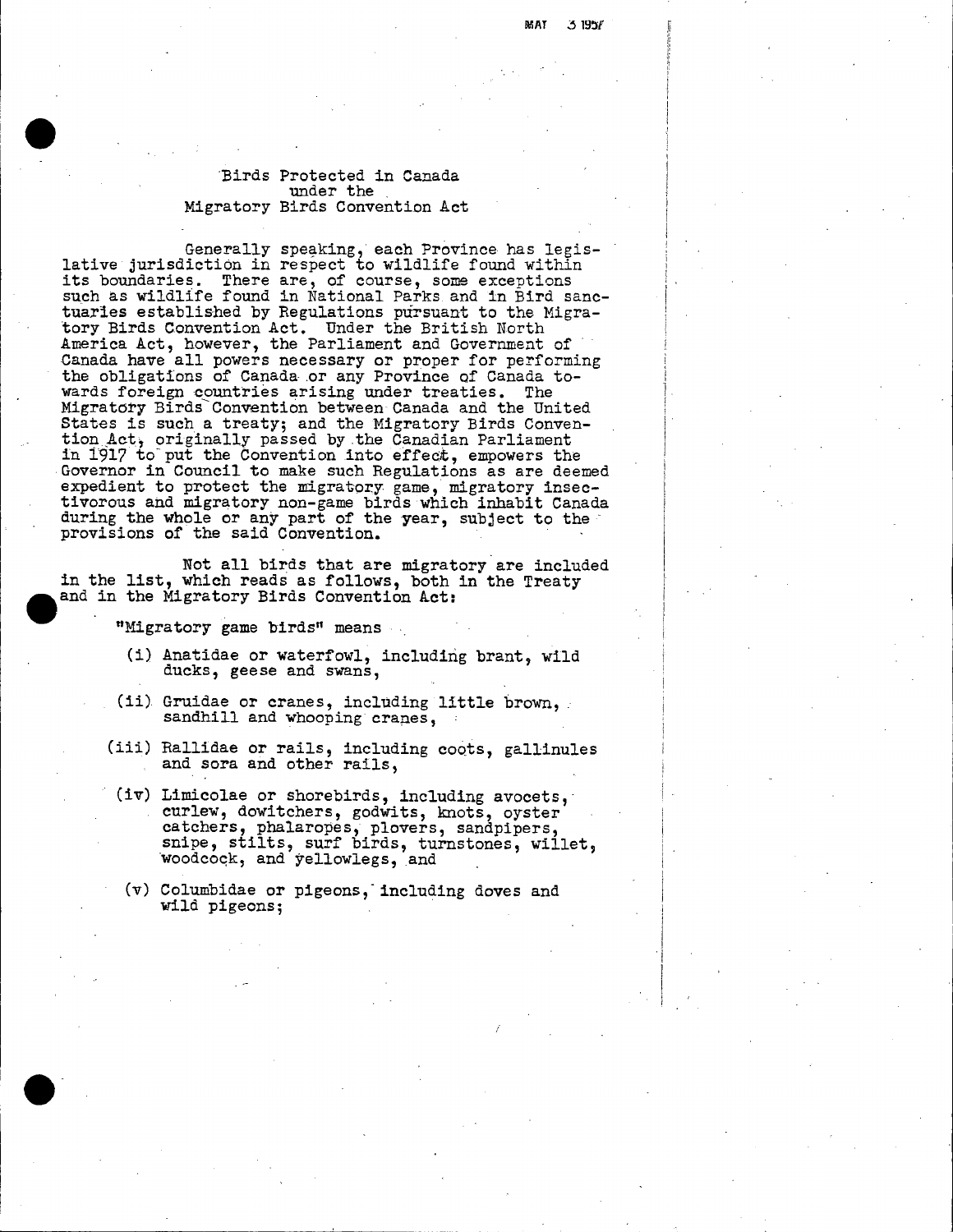"Migratory insectivorous birds" means bobolinks. catbirds, chickadees, cuckoos, flickers, flycatchers, grosbeaks, humming birds, kinglets, martins, meadowlarks, nighthawks or bull bats, nuthatches, orioles, robins, shrikes, swallows, swifts, tanagers, titmice, thrushes, vireos, warblers, waxwings, whippoorwills, woodpeckers, and wrens, and all other perching birds which feed entirely or chiefly on insects;

"Migratory non-game birds" means auks, auklets, bitterns, fulmars, gannets, grebes, guillemots, gulls, herons, jaegers, loons, murres, petrels, puffins, shearwaters, and terns.

There has occasionally been some uncertainty among administrators and enforcement officers, as well as the general public, regarding the precise limits of the groups of birds (especially "migratory insectivorous birds") protected by the Government of Canada in accord ance with the Migratory Birds Treaty. This bulletin has been prepared by federal authorities, after consultation with provincial authorities, to provide <sup>a</sup> standard list of federally-protected species.

The order in which birds are listed, their names, and the numbers preceding the names are in accord-<br>ance with the Check-list of the American Ornithologists' Union. Some of those birds are rarely seen in Canada, but when they do occur in this country they are subject to the provisions of the Migratory Birds Convention Act and Regulations.

The fact that a certain species of migratory<br>bird is not included in the list means only that it is not federally protected in Canada. It may be protected by provincial law in the province in which it occurs.<br>Information on the status under provincial law of any bird not included in the list may be obtained from the game authorities of the province concerned: a list of such authorities is given on page 16 of the booklet.

W. Winston Mair, Chief. Ottawa, Canadian Wildlife Service.

January 2, 1957.

2.

{I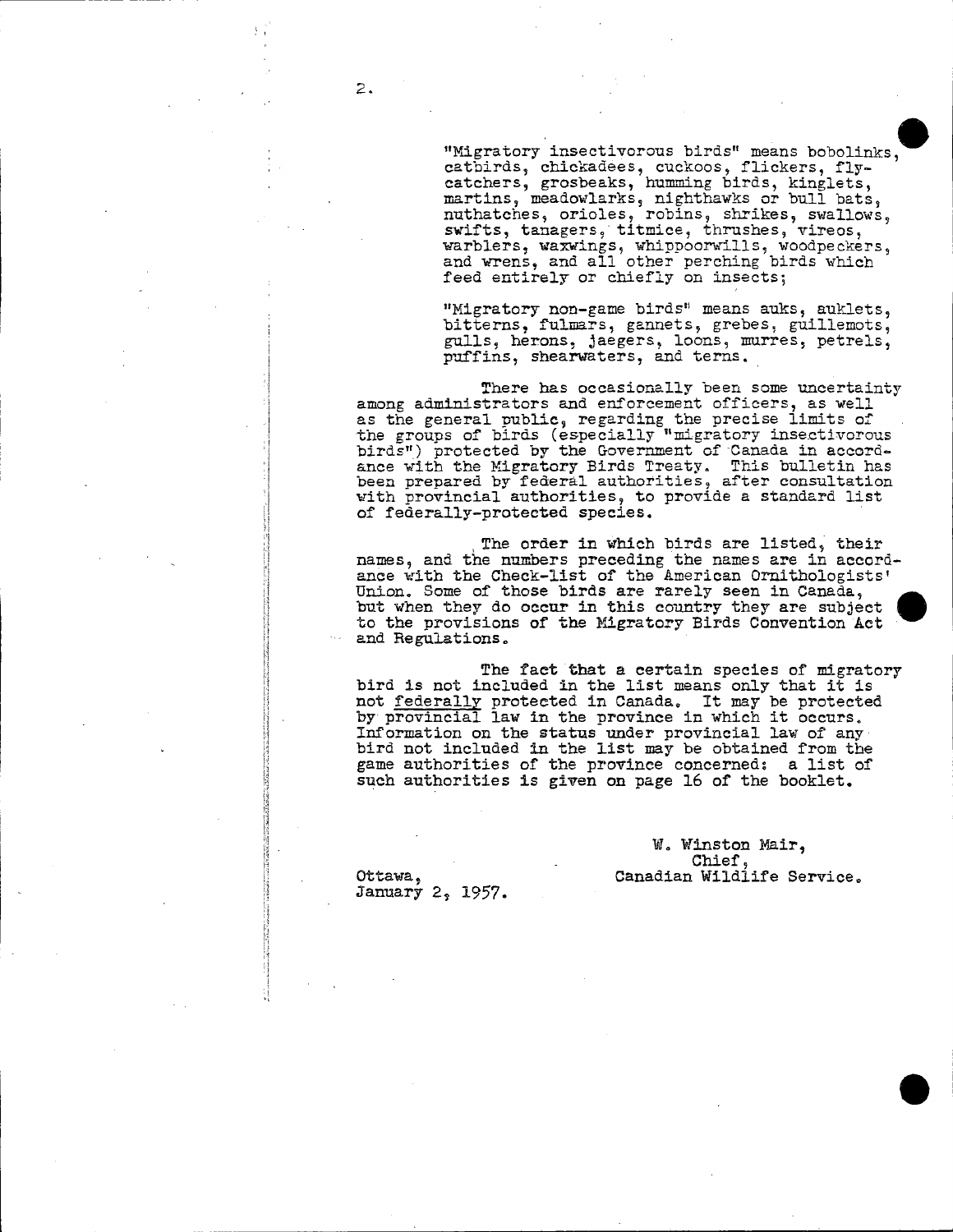#### LIST CF BIRDS PROTECTED IK CANADA UNDER MIGRATORY BIRDS TREATY

| A. O. U. No.                                                               | Common Name                                                                                                                                                                                                                                                                                                                                 |
|----------------------------------------------------------------------------|---------------------------------------------------------------------------------------------------------------------------------------------------------------------------------------------------------------------------------------------------------------------------------------------------------------------------------------------|
|                                                                            | <u>Loons</u>                                                                                                                                                                                                                                                                                                                                |
| $\frac{7}{8}$<br>10<br>11                                                  | Common Loon<br>Yellow-billed Loon<br>Arctic Loon (Pacific)<br>Red-throated Loon                                                                                                                                                                                                                                                             |
|                                                                            | Grebes                                                                                                                                                                                                                                                                                                                                      |
| ひとてん                                                                       | Red-necked Grebe (Holboell's)<br>Horned Grebe<br>Eared Grebe<br>Western Grebe<br>Pied-billed Grebe                                                                                                                                                                                                                                          |
|                                                                            | Petrels and Shearwaters                                                                                                                                                                                                                                                                                                                     |
| 99995.1<br>9995.1<br>8888<br>96.2<br>99<br>98.3<br>86<br>105<br>106<br>109 | Slender-billed Shearwater<br>Sooty Shearwater<br>Black-vented Shearwater<br>Pale-footed Shearwater<br>Pink-footed Shearwater<br>Greater Shearwater<br>Cinereous Shearwater (Cory's)<br>New Zealand Shearwater<br>Scaled Petrel<br>Gook's Petrel<br>Fulmar (Atlantic and Pacific)<br>Fork-tailed Petrel<br>Leach's Petrel<br>Wilson's Petrel |
|                                                                            | Gannets                                                                                                                                                                                                                                                                                                                                     |

 $\ddot{\phantom{0}}$ 

117 Gannet

Herons

| 194  | Great Blue Heron  |
|------|-------------------|
| 196  | Egret (American)  |
| 197  | Snowy Egret       |
| -200 | Little Blue Heron |

 $\pi^{\rm (2)}_{\rm 2} = 387$ 

 $\mathcal{P}(\mathcal{M})$  ?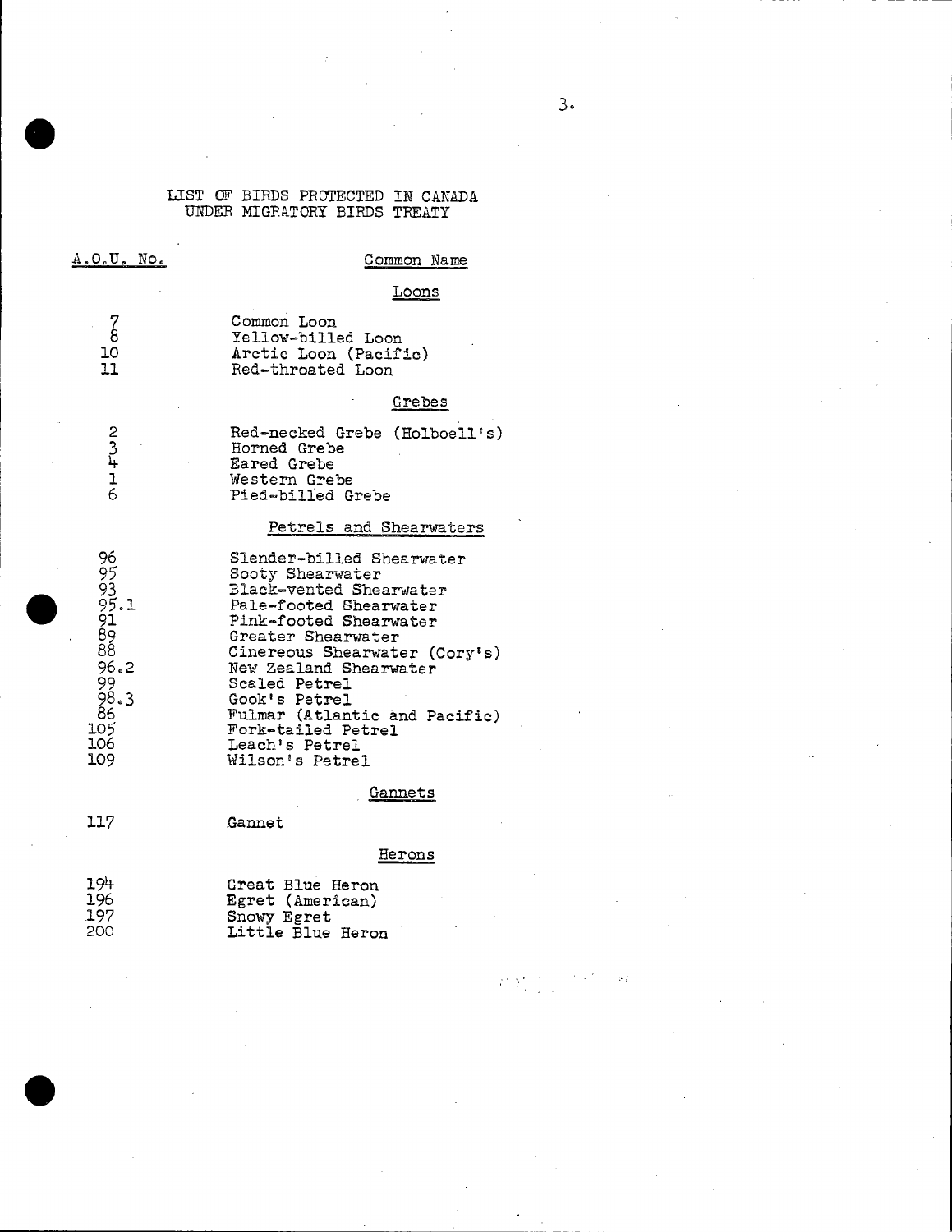| A.O.U. No.          | Common Name                                   |
|---------------------|-----------------------------------------------|
|                     | Herons (continued)                            |
|                     |                                               |
| 201                 | Green Heron                                   |
| 202<br>190          | Black-crowned Night Heron<br>American Bittern |
| 191                 | Least Bittern                                 |
|                     |                                               |
|                     | Geese and Swans                               |
| 180                 | Whistling Swan                                |
| 181                 | Trumpeter Swan                                |
| 172<br>$173 - 4$    | Canada Goose<br>Brant (American and Black)    |
| 175                 | Barnacle Goose                                |
| 176                 | Emperor Goose                                 |
| 171                 | White-fronted Goose                           |
| 169<br>169.1        | Snow Goose<br>Blue Goose                      |
| 170                 | Ross's Goose                                  |
|                     |                                               |
|                     | Ducks                                         |
| 177                 | Black-bellied Tree Duck                       |
| 178                 | <b>Fulvous Tree Duck</b><br>Mallard           |
| 132<br>133.1        | Mexican Duck (New Mexican)                    |
| 133                 | <b>Black Duck</b>                             |
| 42 1                | Mottled Duck (Florida and Louisiana)          |
|                     | Gadwall<br>Pintail                            |
|                     | European Teal                                 |
| 139                 | Green-winged Teal                             |
| 140<br>141          | Blue-winged Teal                              |
|                     | Cinnamon Teal<br>European Widgeon             |
|                     | American Widgeon                              |
|                     | Shoveler                                      |
|                     | Wood Duck                                     |
| 1367244607          | Redhead<br>Ring-necked Duck                   |
|                     | Canvasback                                    |
| 148                 | Greater Scaup.                                |
| 1155345             | Lesser Scaup                                  |
|                     | American Goldeneye<br>Barrow's Goldeneye      |
|                     | Bufflehead                                    |
|                     | Old-squaw                                     |
|                     | Harlequin Duck                                |
|                     |                                               |
| $\pmb{0}$<br>923639 |                                               |
|                     |                                               |
|                     |                                               |
|                     |                                               |
|                     |                                               |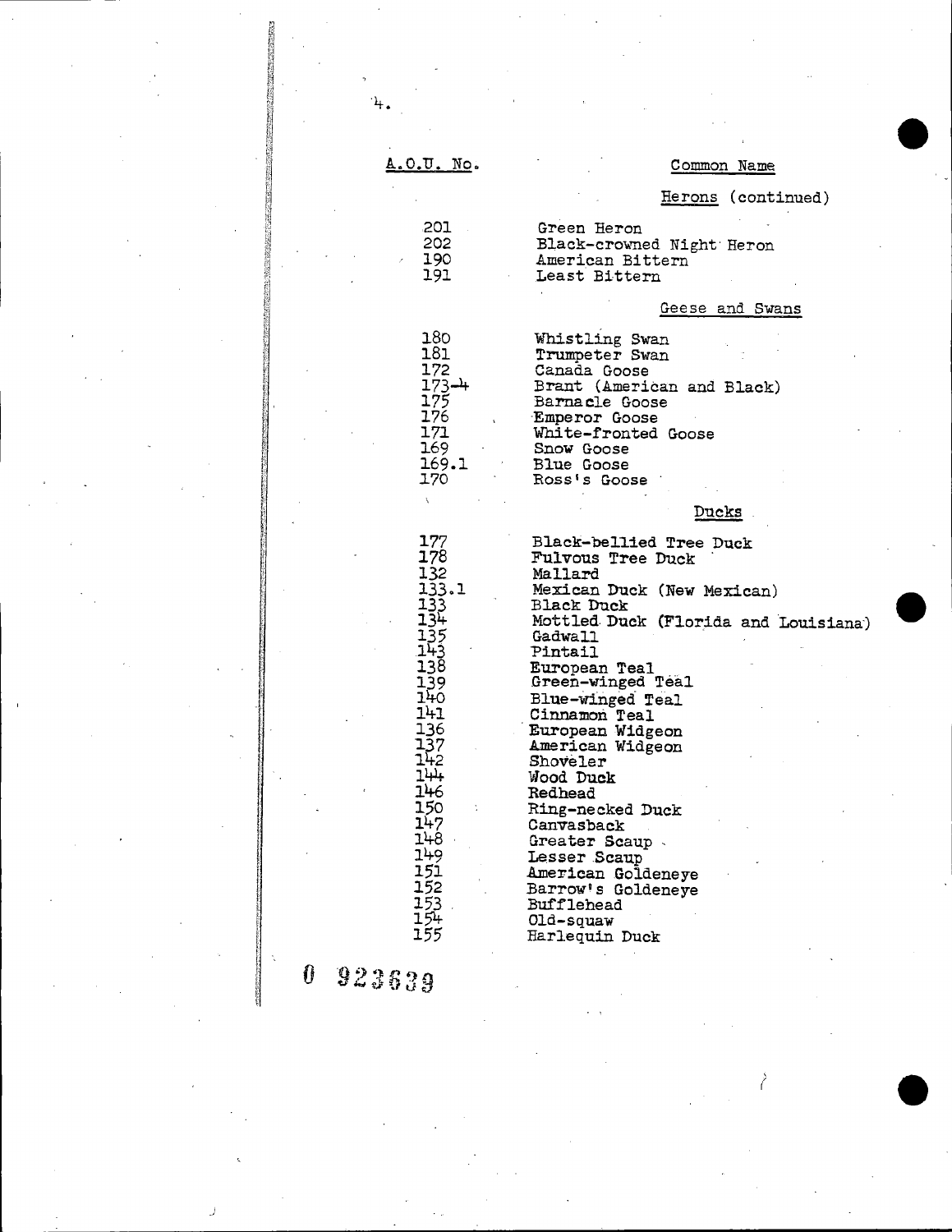| <u>A.O.U. No.</u>                                                                             | Common Name                                                                                                                                                                                                                                                 |  |
|-----------------------------------------------------------------------------------------------|-------------------------------------------------------------------------------------------------------------------------------------------------------------------------------------------------------------------------------------------------------------|--|
|                                                                                               | Ducks (continued)                                                                                                                                                                                                                                           |  |
| 157<br>159<br>162<br>158<br>165<br>166<br>163<br>$16\overline{7}$<br>168<br>131<br>129<br>130 | Steller's Eider<br>Common Eider (Northern, American, etc.)<br>King Eider<br>Spectacled Eider<br>White-winged Scoter<br>Surf Scoter<br>Common Scoter<br>Ruddy Duck<br>Masked Duck<br>Hooded Merganser<br>American Merganser<br>Red-breasted Merganser        |  |
|                                                                                               | Cranes                                                                                                                                                                                                                                                      |  |
| 204<br>205                                                                                    | Whooping Crane<br>Sandhill Crane (Little Brown and Florida)                                                                                                                                                                                                 |  |
|                                                                                               | Rails and Gallinules                                                                                                                                                                                                                                        |  |
| 208<br>210<br>212<br>214<br>215<br>216<br>218.<br>219<br>221                                  | King Rail<br>Clapper Rail<br>Virginia Rail<br>Sora<br>Yellow Rail<br>Black Rail<br>Purple Gallinule<br>Florida Gallinule<br>American Coot                                                                                                                   |  |
|                                                                                               | Shorebirds                                                                                                                                                                                                                                                  |  |
| 286<br>287<br>274<br>277<br>278<br>280<br>273<br>$28\bar{1}$<br>272<br>270                    | American Oystercatcher<br>Black Oystercatcher<br>Ringed Plover (Semipalmated)<br>Piping Plover<br>Snowy Plover<br>Thick-billed Plover (Wilson's)<br>Killdeer<br>Mountain Plover<br>American Golden Plover (Atlantic and<br>Pacific)<br>Black-bellied Plover |  |
| 282<br>283<br>284                                                                             | Surfbird<br>Turnstone (Ruddy)<br><b>Black Turnstone</b>                                                                                                                                                                                                     |  |
|                                                                                               |                                                                                                                                                                                                                                                             |  |
|                                                                                               |                                                                                                                                                                                                                                                             |  |

 $\label{eq:2} \frac{1}{2} \int_{\mathbb{R}^3} \left| \frac{d\mu}{d\mu} \right|^2 \, d\mu = \frac{1}{2} \int_{\mathbb{R}^3} \left| \frac{d\mu}{d\mu} \right|^2 \, d\mu = \frac{1}{2} \int_{\mathbb{R}^3} \left| \frac{d\mu}{d\mu} \right|^2 \, d\mu.$ 

 $\label{eq:2.1} \frac{1}{\sqrt{2\pi}}\sum_{i=1}^n\frac{1}{\sqrt{2\pi}}\sum_{i=1}^n\frac{1}{\sqrt{2\pi}}\sum_{i=1}^n\frac{1}{\sqrt{2\pi}}\sum_{i=1}^n\frac{1}{\sqrt{2\pi}}\sum_{i=1}^n\frac{1}{\sqrt{2\pi}}\sum_{i=1}^n\frac{1}{\sqrt{2\pi}}\sum_{i=1}^n\frac{1}{\sqrt{2\pi}}\sum_{i=1}^n\frac{1}{\sqrt{2\pi}}\sum_{i=1}^n\frac{1}{\sqrt{2\pi}}\sum_{i=1}^n\$ 

5.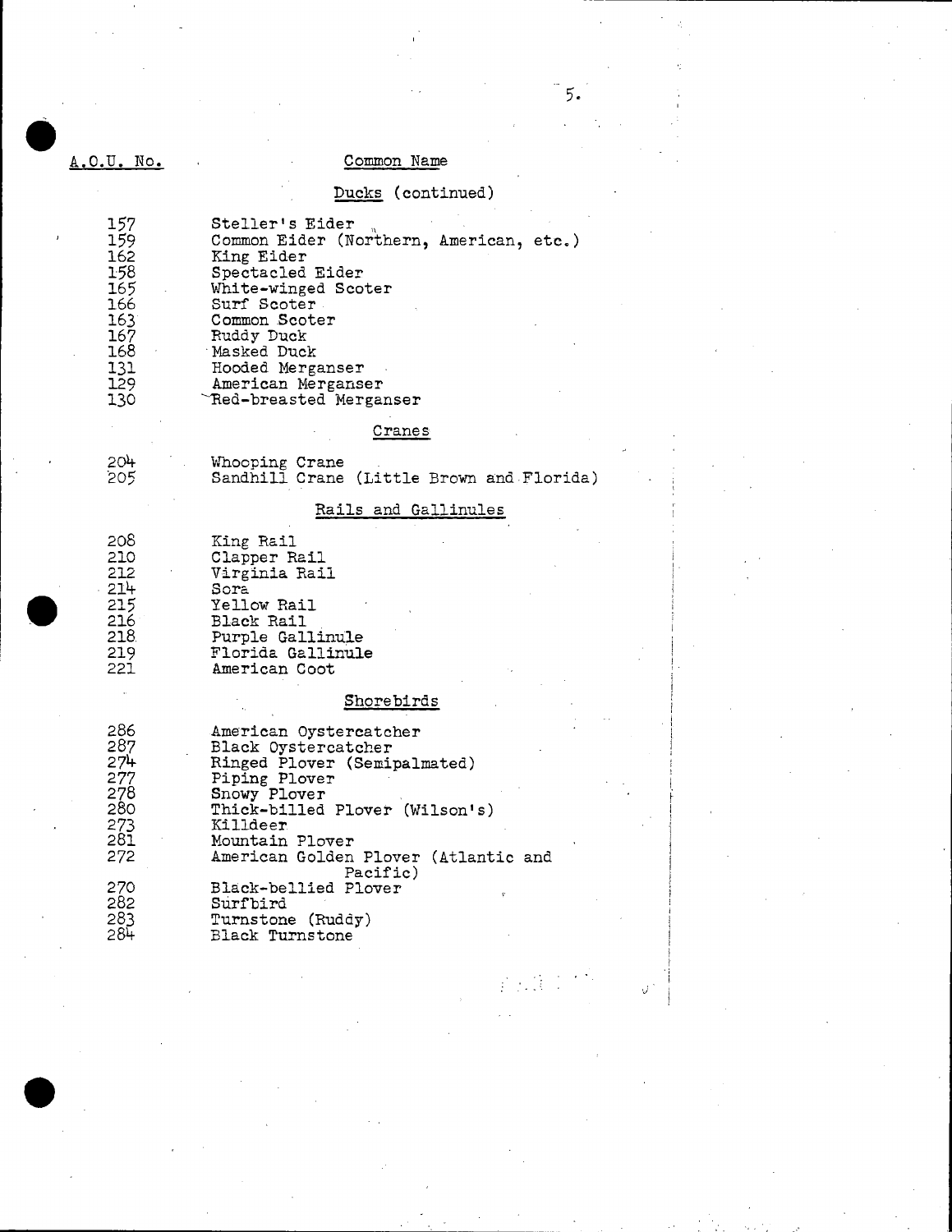| <b>A.O.U</b> | $\bullet$ | No. |
|--------------|-----------|-----|
|              |           |     |

### Common Name

### Shorebirds (continued)

228 **American Woodcock**<br>230 **Common Snipe (Wil**e 230 Common Snipe (Wilson's) 264 Long-billed Curlew<br>265 Mhimbrel (Hudsonia) 265 Whimbrel (Hudsonian Curlew)<br>268 Bristle-thighed Curlew 268 Bristle-thighed Curlew<br>266 Bskimo Curlew 266 Eskimo Curlew 261 Upland Plover 263 Spotted Sandpiper<br>256 Solitary Sandpipe 256 Solitary Sandpiper<br>259 Wandering Tattler<br>258 Willet Wandering Tattler 258 Willet 255 Lesser Yellowlegs<br>
234 American Knot<br>
235 Purple Sandpiper<br>
235a-d Rock Sandpiper (A<br>
238 Sharp-tailed Sand Rock Sandpiper (Aleutian) 238 Sharp-tailed Sandpiper<br>239 Pectoral Sandpiper 239 Rectoral Sandpiper<br>240 Mhite-rumped Sandp 240 Mhite-rumped Sandpiper<br>241 Baird's Sandpiper 241 Baird's Sandpiper<br>242 Least Sandpiper<br>242.2 Rufous-necked San 242.2 Rufous-necked Sandpiper<br>244 Curlew Sandpiper 244 Curlew Sandpiper<br>243 Dunlin (Red-back <sup>243</sup> Dunlin (Red-backed Sandpiper) <sup>231</sup> Dowitoher 233 Stilt Sandpiper<br>246 Semipalmated Sar 246 Semipalmated Sandpiper<br>247 Western Sandpiper 247 Western Sandpiper<br>262 Buff-breasted San 262 Buff-breasted Sandpiper<br>249 Marbled Godwit 249 Marbled Godwit 250 Pacific Bar-tailed Godwit 250 . Pacific Bar-tail<br>251 . Hudsonian Godwit<br>248 . Sanderling 248 Sanderling<br>225 American A 225 **American Avocet**<br>226 **Black-necked St** 226 Black-necked Stilt<br>222 Red Phalarope 222 Red Phalarope<br>224 Wilson's Phala 224 Wilson's Phalarope<br>223 Morthern Phalarope Northern Phalarope

#### Skuas and Jaegers

36 Pomarine Jaeger<br>37 Parasitic Jaege:<br>38 Long-tailed Jae<br>35 Northern Skua Parasitic Jaeger 38 Long-tailed Jaeger 35 northern Skua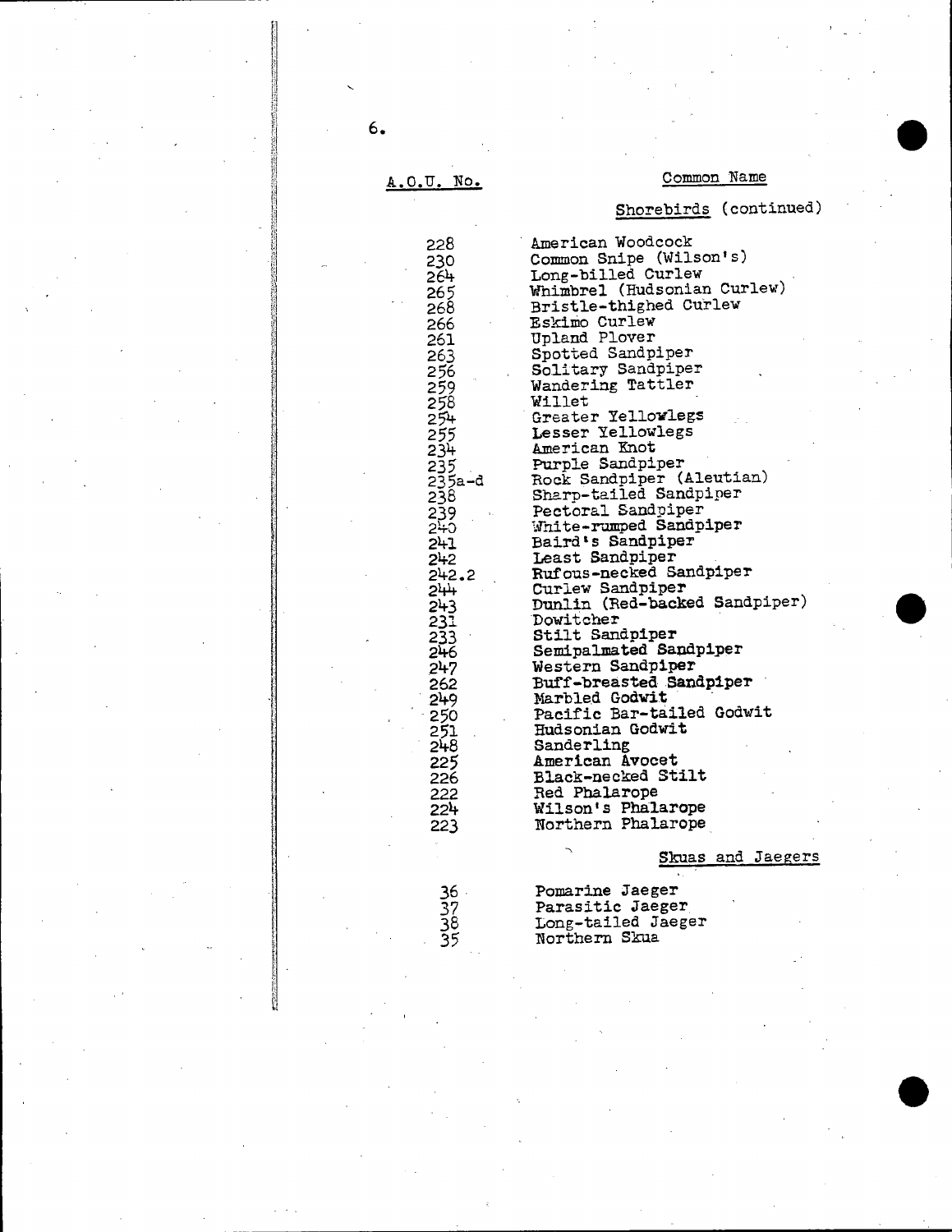## Common Name

# Gulls

| 42<br>43<br>44 | Glaucous Gull<br>Iceland Gull<br>Glaucous-winged Gull |
|----------------|-------------------------------------------------------|
| 47             | Great Black-backed Gull                               |
| 48             | Slaty-backed Gull<br>Western Gull                     |
| 49             | Herring Gull                                          |
| 红 ひみちちゅう       | California Gull                                       |
|                | Ring-billed Gull                                      |
|                | Short-billed Common Gull                              |
|                | Laughing Gull                                         |
|                | Franklin's Gull                                       |
|                | Bonaparte's Gull                                      |
|                | Heerman's Gull                                        |
| 65390          | Ivory Gull<br>Kittiwake (Atlantic and Pacific)        |
| 41             | Red-legged Kittiwake                                  |
| 61             | Ross's Gull                                           |
| 62             | Sabine's Gull                                         |

## Terns

| 63<br>69 | Gull-billed Tern.<br>Forster's Tern |
|----------|-------------------------------------|
| 70       | Common Tern                         |
| 71       | Arctic Tern                         |
| 72       | Roseate Tern                        |
| 73<br>74 | Aleutian Tern                       |
|          | Least Tern                          |
| 67       | Sandwich Tern (Cabot's)             |
| 64       | Caspian Tern                        |
| 77       | American Black Tern                 |

## Auks

| 32<br>30<br>$\frac{31}{3}$ | Razor-bill<br>Murre (Atlantic, California, etc.)<br>Thick-billed Murre (Brünnich's)<br>Dovekie |
|----------------------------|------------------------------------------------------------------------------------------------|
|                            | 27 Black Guillemot                                                                             |
| 29                         | Pigeon Guillemot                                                                               |
| 23                         | Marbled Murrelet                                                                               |
| $2\overline{4}$            | Kittlitz's Murrelet                                                                            |
| 21                         | Ancient Murrelet                                                                               |
| 16                         | Cassin's Auklet                                                                                |
| 17                         | Parakeet Auklet                                                                                |
| 18                         | Crested Auklet                                                                                 |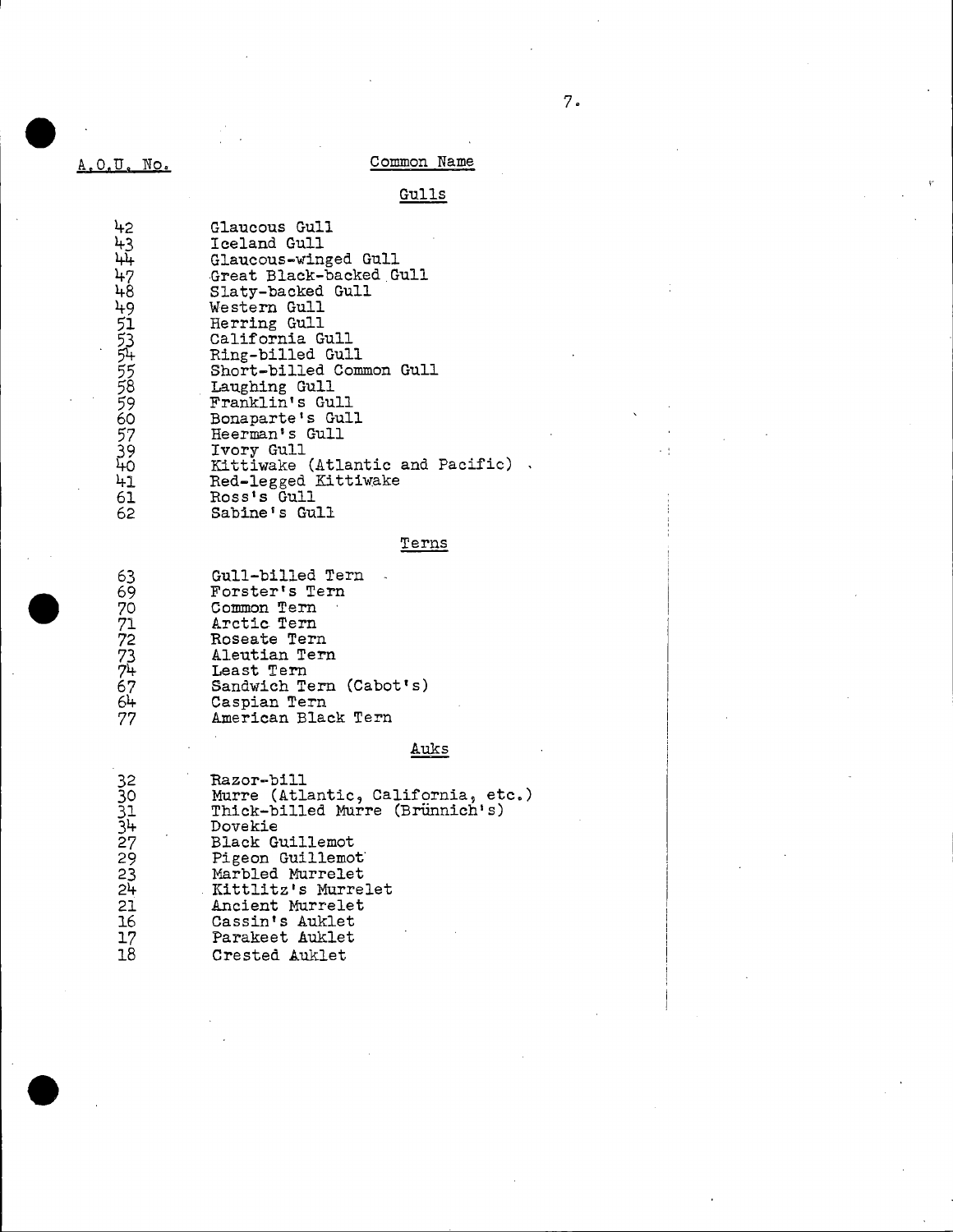| 8.                                                                |                                                                                                                                                                                               |
|-------------------------------------------------------------------|-----------------------------------------------------------------------------------------------------------------------------------------------------------------------------------------------|
| A.O.U. No.                                                        | Common Name                                                                                                                                                                                   |
|                                                                   | Auks (continued)                                                                                                                                                                              |
| 20195342                                                          | Least Auklet<br>Whiskered Auklet<br>Rhinoceros Auklet<br>Atlantic Puffin<br>Horned Puffin<br>Tufted Puffin                                                                                    |
|                                                                   | Pigeons and Doves                                                                                                                                                                             |
| 314<br>312<br>313<br>3179<br>318<br>$-320$<br>321<br>318<br>322.1 | White-crowned Pigeon<br>Band-tailed Pigeon<br>Red-billed Pigeon<br>Zenaida Dove<br>White-winged Dove<br>Mourning Dove<br>Ground Dove<br>Inca Dove<br>White-fronted Dove<br>Quail Dove (Ruddy) |
|                                                                   | Cuckoos                                                                                                                                                                                       |
| 386a<br>387<br>388                                                | Mangrove Cuckoo (Maynard's)<br>Yellow-billed Cuckoo<br>Black-billed Cuckoo                                                                                                                    |
|                                                                   | Goatsuckers                                                                                                                                                                                   |
| 416<br>417<br>418<br>419<br>420<br>421                            | Chuck-will's-widow<br>Whip-poor-will<br>Poor-will<br>Paraque (Merrill's)<br>Common Nighthawk (Eastern, Western, etc.)<br>Lesser Nighthawk (Texas)                                             |
|                                                                   | Swifts                                                                                                                                                                                        |
| 422<br>$423$<br>$424$<br>425                                      | <b>Black Swift</b><br>Chimney Swift<br>Vaux's Swift.<br>White-throated Swift                                                                                                                  |
|                                                                   | <b>Hummingbirds</b>                                                                                                                                                                           |
| $437$<br>$428$                                                    | Lucifer Hummingbird<br>Ruby-throated Hummingbird                                                                                                                                              |
|                                                                   |                                                                                                                                                                                               |
|                                                                   |                                                                                                                                                                                               |
|                                                                   |                                                                                                                                                                                               |
|                                                                   |                                                                                                                                                                                               |

 $\label{eq:2.1} \frac{1}{2} \sum_{i=1}^n \frac{1}{2} \sum_{j=1}^n \frac{1}{2} \sum_{j=1}^n \frac{1}{2} \sum_{j=1}^n \frac{1}{2} \sum_{j=1}^n \frac{1}{2} \sum_{j=1}^n \frac{1}{2} \sum_{j=1}^n \frac{1}{2} \sum_{j=1}^n \frac{1}{2} \sum_{j=1}^n \frac{1}{2} \sum_{j=1}^n \frac{1}{2} \sum_{j=1}^n \frac{1}{2} \sum_{j=1}^n \frac{1}{2} \sum_{j=1}^n \frac{$ 

 $\label{eq:2} \begin{split} \frac{d\mathbf{r}}{d\mathbf{r}}&= \frac{1}{2}\left(\frac{\mathbf{r}}{d\mathbf{r}}\right)^{2} \left(\frac{\mathbf{r}}{d\mathbf{r}}\right)^{2} \left(\frac{\mathbf{r}}{d\mathbf{r}}\right)^{2} \left(\frac{\mathbf{r}}{d\mathbf{r}}\right)^{2} \left(\frac{\mathbf{r}}{d\mathbf{r}}\right)^{2} \left(\frac{\mathbf{r}}{d\mathbf{r}}\right)^{2} \left(\frac{\mathbf{r}}{d\mathbf{r}}\right)^{2} \left(\frac{\mathbf{r}}{d\math$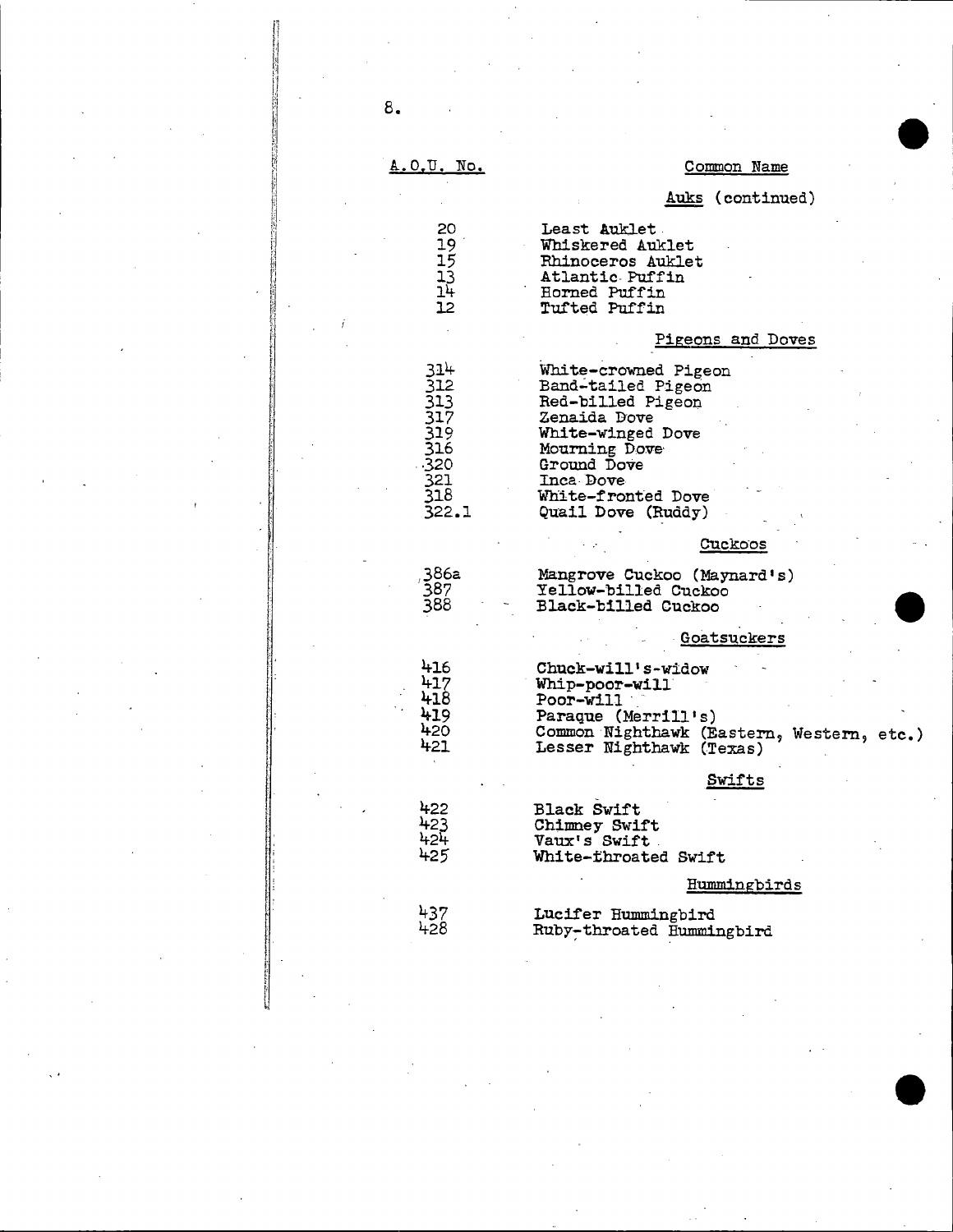## A.O.U. Ho. Common Name

## Hummingbirds (continued)

| 429<br>430<br>431<br>432<br>433<br>434<br>435<br>436<br>426<br>427<br>439 | Black-chinned Hummingbird<br>Costa's Hummingbird<br>Anna's Hummingbird<br>Broad-tailed Hummingbird<br>Rufous Hummingbird<br>Allen's Hummingbird<br>Heloise's Hummingbird<br>Calliope Hummingbird<br>Rivoli's Hummingbird<br>Blue-throated Hummingbird<br>Buff-bellied Hummingbird |
|---------------------------------------------------------------------------|-----------------------------------------------------------------------------------------------------------------------------------------------------------------------------------------------------------------------------------------------------------------------------------|
| 440.1                                                                     | White-eared Hummingbird                                                                                                                                                                                                                                                           |
| 441                                                                       | Broad-billed Hummingbird                                                                                                                                                                                                                                                          |

## Woodpeckers

| 412    | Yellow-shafted Flicker<br>(Northern and Southern) |
|--------|---------------------------------------------------|
| 413    | Red-shafted Flicker                               |
| 414    | Gilded Flicker                                    |
| 405    | Pileated Woodpecker                               |
| 409    | Red-bellied Woodpecker                            |
| 410    | Golden-fronted Woodpecker                         |
| 411    | Gila Woodpecker                                   |
| 406    | Red-headed Woodpecker                             |
| 407    | Acorn Woodpecker (Ant-eating, California,         |
|        | $etc.$ )                                          |
| 408    |                                                   |
| 402    | Lewis's Woodpecker                                |
| $40 +$ | Sapsucker (Yellow-bellied, Red-naped, etc.)       |
|        | Williamson's Sapsucker                            |
| 393    | Hairy Woodpecker                                  |
| $39 +$ | Downy Woodpecker                                  |
| 396    | Ladder-backed Woodpecker (Texas, Cactus,          |
|        | etc.)                                             |
| 397    | Nuttall's Woodpecker                              |
| 398    | Arizona Woodpecker                                |
| 399    | White-headed Woodpecker                           |
| 400    | Arctic Three-toed Woodpecker                      |
| 401    | American Three-toed Woodpecker                    |

## Flycatchers

| 444 | Eastern Kingbird            |  |
|-----|-----------------------------|--|
| 445 | Gray Kingbird               |  |
| 446 | Tropical Kingbird (Couch's) |  |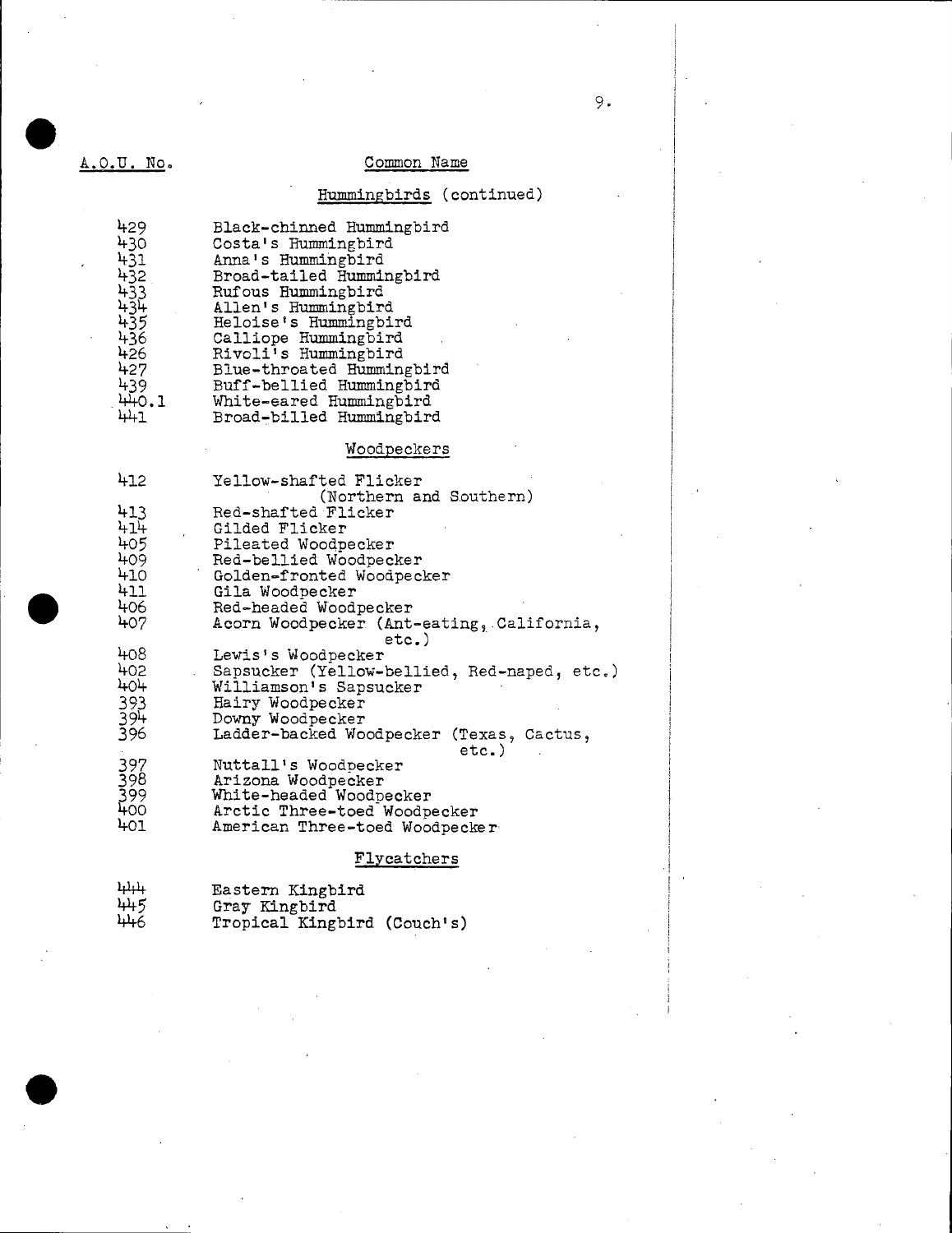10.

## A.O.U. No. Common Name

## Flycatchers (continued)

| <u> հեժ</u><br>Western Kingbird (Arkansas)<br>448<br>Cassin's Kingbird<br>442<br>Fork-tailed Flycatcher<br>443<br>Scissor-tailed Flycatcher<br>449<br>Kiskadee Flycatcher (Derby)<br>451<br>Sulphur-bellied Flycatcher<br>452<br>Crested Flycatcher (Northern and Southern)<br>453<br>Lesser Crested Flycatcher (Arizona and<br>Mexican)<br>454<br>Ash-throated Flycatcher                                                                                                                                                                                                                                                 |
|----------------------------------------------------------------------------------------------------------------------------------------------------------------------------------------------------------------------------------------------------------------------------------------------------------------------------------------------------------------------------------------------------------------------------------------------------------------------------------------------------------------------------------------------------------------------------------------------------------------------------|
| 455a<br>Olivaceous Flycatcher<br>456.<br><b>Eastern Phoebe</b><br>458<br>Black Phoebe<br>457<br>Say's Phoebe<br>463<br>Yellow-bellied Flycatcher<br>465<br>Acadian Flycatcher<br>466<br>Traill's Flycatcher (Little and Alder)<br>467<br>Least Flycatcher<br>468<br>Hammond's Flycatcher<br>469.<br>Wright's Flycatcher<br>469.1<br>Gray Flycatcher<br>464<br>Yellow-green Flycatcher (Western)<br>470a<br>Buff-breasted Flycatcher<br>460<br>Coues's Flycatcher<br>461<br>Eastern Wood Pewee<br>462<br>Western Wood Pewee<br>459<br>Olive-sided Flycatcher<br>471<br>Vermilion Flycatcher<br>472.<br>Beardless Flycatcher |
| <b>Swallows</b>                                                                                                                                                                                                                                                                                                                                                                                                                                                                                                                                                                                                            |
| 615<br>Violet-green Swallow<br>614<br>Tree Swallow<br>616<br>Bank Swallow<br>617<br>Rough-winged Swallow<br>613<br>Barn Swallow<br>612<br>Cliff Swallow<br>612.1<br>Cave Swallow (Cuban and Coahuila Cliff)<br>611<br>Purple Martin<br>611.2<br>Gray-breasted Martin                                                                                                                                                                                                                                                                                                                                                       |
| <u>Titmice</u>                                                                                                                                                                                                                                                                                                                                                                                                                                                                                                                                                                                                             |
|                                                                                                                                                                                                                                                                                                                                                                                                                                                                                                                                                                                                                            |

735 Black-capped Chickadee 737 Mexican Chickadee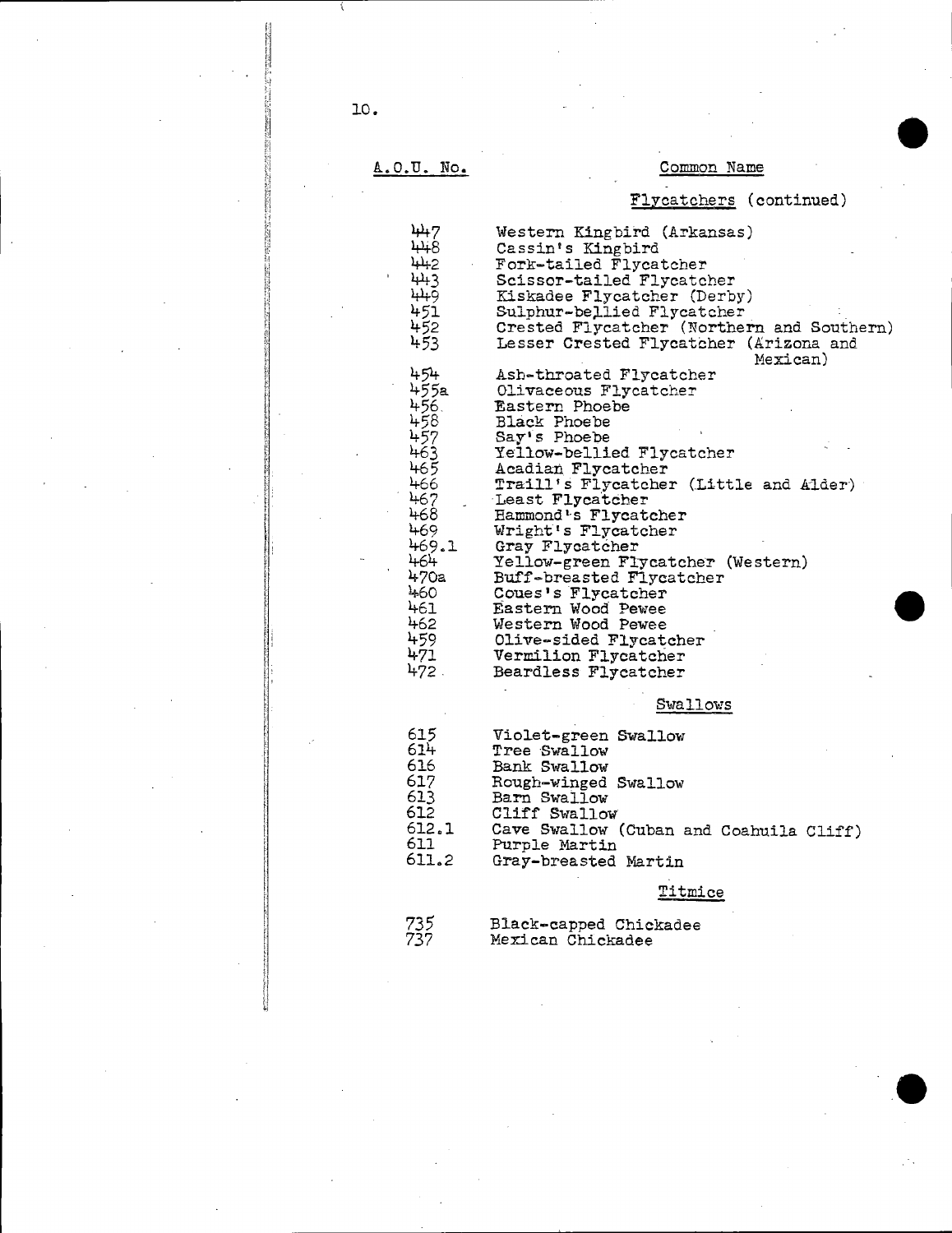$A. O. U. No.$ 

## Common Name

## Titmice (continued)

| 738 | Mountain Chickadee                          |
|-----|---------------------------------------------|
| 739 | Gray-headed Chickadee (Alaska)              |
| 740 | Boreal Chickadee (Hudsonian, Acadian, etc.) |
| 741 | Chestnut-backed Chickadee                   |
| 731 | Tufted Titmouse                             |
| 732 | Black-crested Titmouse                      |
| 733 | Plain Titmouse                              |
| 734 | Bridled Titmouse                            |
| 746 | Verdin                                      |
| 743 | Bushtit (Coast, California, etc.)           |
| 745 | Black-eared Bushtit (Lloydis)               |

### Nuthatches

| -727 | White-breasted Nuthatch |
|------|-------------------------|
| 728  | Red-breasted Nuthatch   |
| -730 | Pygmy Nuthatch          |

## Creepers

726 Brown Creeper

## Wrens

 $\overline{a}$ 

| 721                    | House Wren                      |
|------------------------|---------------------------------|
| 721.1                  | Brown-throated Wren             |
| 722                    | Winter Wren                     |
| 719                    | Bewick's Wren                   |
| 718                    | Carolina Wren                   |
| 713<br>$\sim 10^{-11}$ | Cactus Wren                     |
| $725$<br>$724$         | Marsh Wren (Long-billed)        |
|                        | Sedge Wren (Short-billed Marsh) |
| 717                    | Canon Wren                      |
| 715                    | Rock Wren                       |

### Mockingbirds and Thrashers

| 703    | Mockingbird                      |
|--------|----------------------------------|
| $70 +$ | Catbird                          |
| 705    | Brown Thrasher                   |
| 706    | Long-billed Thrasher (Sennett's) |
| 708    | Bendire's Thrasher               |
| 707    | Curve-billed Thrasher            |
| 710    | California Thrasher              |
| 711    | Leconte's Thrasher               |
| 712    | Crissal Thrasher                 |
| 702    | Sage Thrasher                    |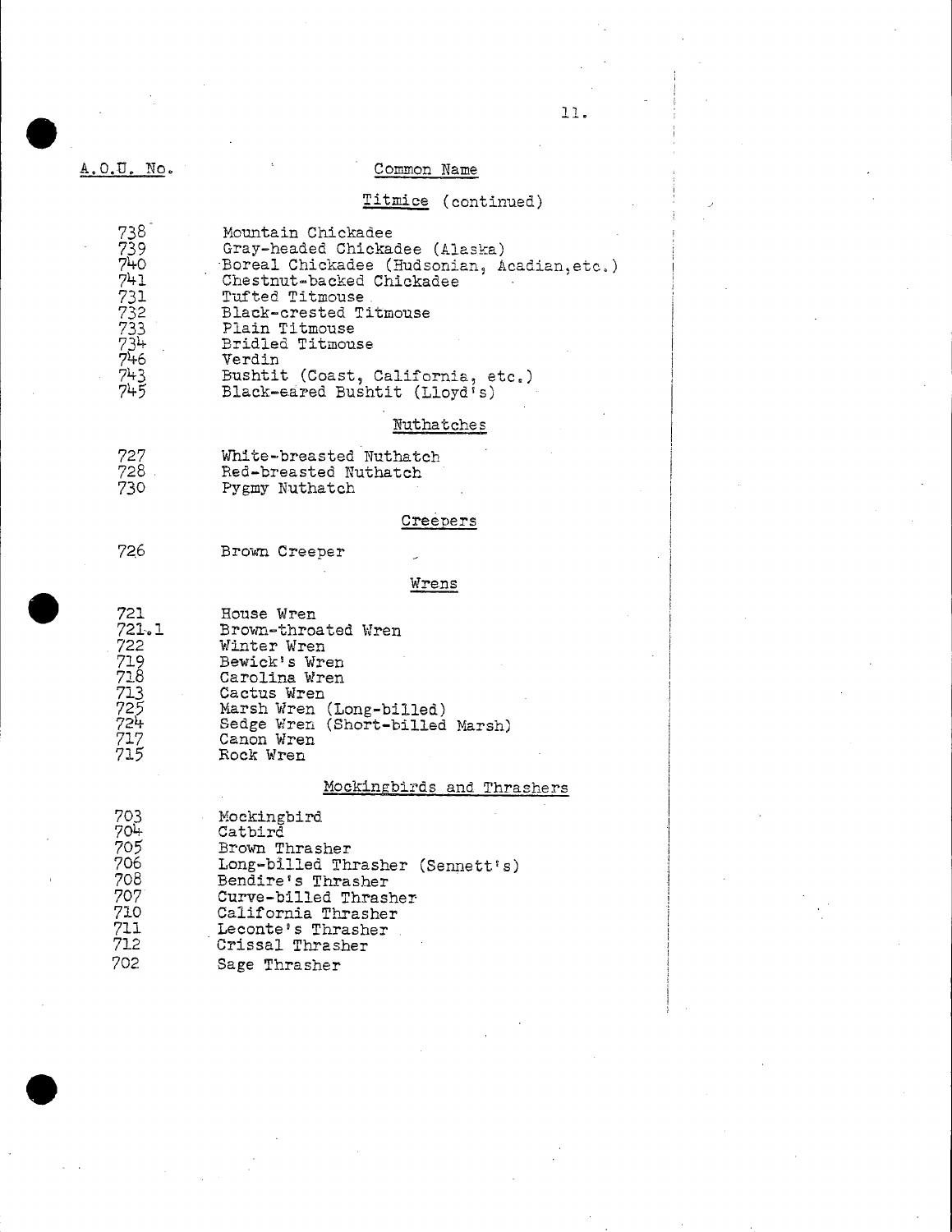| 12.        |                                                                      |
|------------|----------------------------------------------------------------------|
|            |                                                                      |
|            |                                                                      |
| A.O.U. No. | Common Name                                                          |
|            |                                                                      |
|            | Thrushes                                                             |
|            |                                                                      |
| 761        | Robin<br>Varied Thrush                                               |
| 763<br>755 | Wood Thrush                                                          |
|            | Hermit Thrush                                                        |
| 759<br>758 | Swainson's Thrush (Olive-backed,                                     |
|            | Russet-backed, etc.)                                                 |
| 757<br>756 | Gray-cheeked Thrush<br>Veery                                         |
|            | Bluebird (Eastern, etc.)                                             |
| 766<br>767 | Chestnut-backed Bluebird                                             |
| 768        | Mountain Bluebird                                                    |
| 765        | Wheatear.                                                            |
| 764        | Bluethroat<br>Townsend's Solitaire                                   |
| 754        |                                                                      |
|            | Willow Warblers, Kinglets, and Gnat-                                 |
|            | catchers                                                             |
|            |                                                                      |
| 747<br>751 | Arctic Willow Warbler (Kennicott's)<br>Gnatcatcher (Blue-gray, etc.) |
| 752        | Black-tailed Gnatcatcher (Flumbeous)                                 |
| 748        | Golden-crowned Kinglet                                               |
| 749        | Ruby-crowned Kinglet                                                 |
|            |                                                                      |
|            | Wagtails and Pipits                                                  |
| 696        | Yellow Wagtail (Alaska)                                              |
| 697        | Water Pipit (American)                                               |
| 700        | Sprague's Pipit                                                      |
|            |                                                                      |
|            | Waxwings                                                             |
| 618        | Greater Waxwing (Bohemian)                                           |
| 619        | Cedar Waxwing                                                        |
|            |                                                                      |
|            | <b>Shrikes</b>                                                       |
| 621        | Gray Shrike (Northern)                                               |
| 622        | Loggerhead Shrike                                                    |
|            |                                                                      |
|            | Vireos                                                               |
|            |                                                                      |
| 630<br>631 | Black-capped Vireo<br>White-eyed Vireo                               |
| 632        | Hutton's Vireo                                                       |
|            |                                                                      |
|            |                                                                      |
|            |                                                                      |
|            |                                                                      |
|            |                                                                      |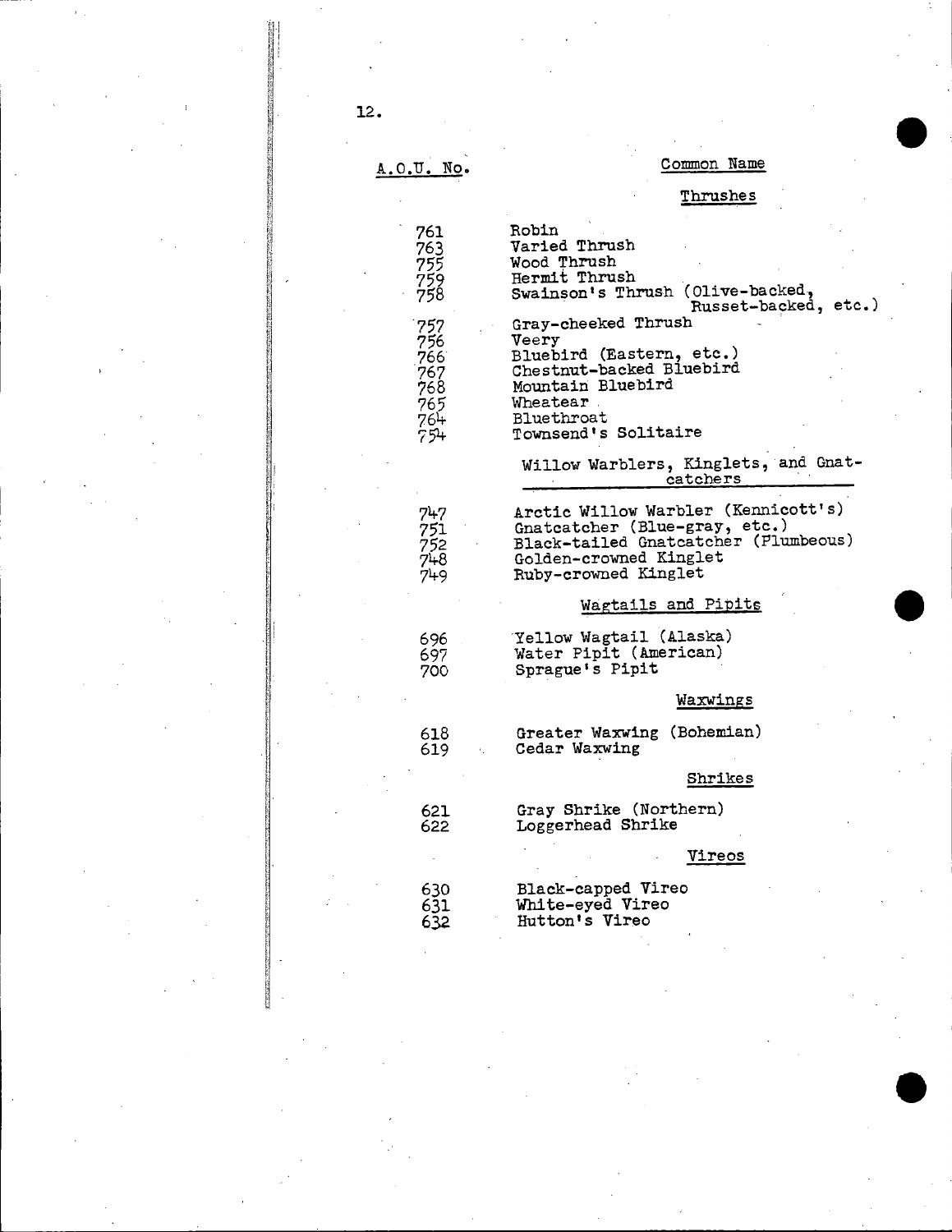| A.O.U. No.                                           | Common Name                                                                                                                                         |
|------------------------------------------------------|-----------------------------------------------------------------------------------------------------------------------------------------------------|
|                                                      | Vireos (continued)                                                                                                                                  |
| 633<br>$63 +$<br>628.<br>629<br>624.<br>626  <br>627 | Bell's Vireo<br>Gray Vireo<br>Yellow-throated Vireo<br>Solitary Vireo (Blue-headed, etc.)<br>Red-eyed Vireo<br>Philadelphia Vireo<br>Warbling Vireo |
|                                                      | Meadowlarks, Orioles and Blackbirds                                                                                                                 |
| 494<br>501 -<br>501.1<br>506 -<br>503.<br>~~~        | Bobolink<br>Meadowlark (Eastern, Southern, etc.)<br>Western Meadowlark<br>Orchard Oriole<br>Black-headed Oriole (Audubon's)                         |

| 505<br>504 | Hooded Oriole (Sennett's and Arizona) |
|------------|---------------------------------------|
|            | Scott's Oriole<br>Baltimore Oriole    |
| 507<br>508 | Bullock's Oriole                      |

#### **Tanagers**

| 607.   | Western Tanager |
|--------|-----------------|
| . 608. | Scarlet Tanager |
| 609.   | Hepatic Tanager |
| -610   | Summer Tanager  |

#### Grosbeaks, Finches, Sparrows and <u>Buntings</u>

593 Cardinal

| 595. | Rose-breasted Grosbeak |
|------|------------------------|
| 596  | Black-headed Grosbeak  |
| 514  | Evening Grosbeak       |
| 515  | Pine Grosbeak.         |
| 560  | Chipping Sparrow       |

## Warblers

| 636 | Black and White Warbler |
|-----|-------------------------|
| 637 | Prothonotary Warbler    |
| 638 | Swainson's Warbler      |
| 639 | Worm-eating Warbler     |
| 642 | Golden-winged Warbler   |
| 641 | Blue-winged Warbler     |

### continued)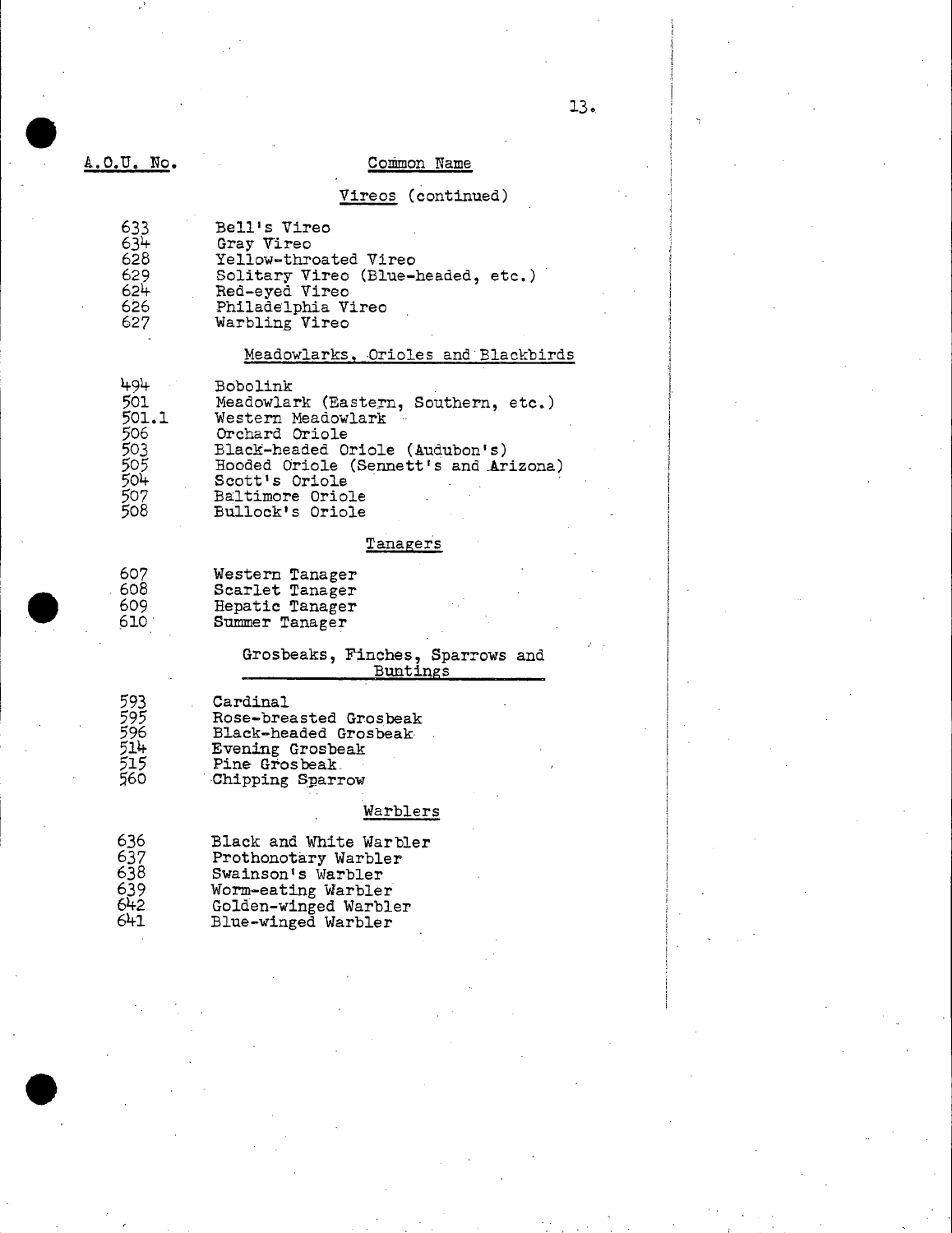|  |  | $A.O.U.$ No. |
|--|--|--------------|
|--|--|--------------|

## Common Name

## ¥arblers (continned)

| 647    | Tennessee Warbler                            |
|--------|----------------------------------------------|
| 646    | Orange-crowned Warbler                       |
| 645    | Chestnut-crowned Warbler                     |
|        | (Nashville and Calaveras)                    |
| $64+$  | Virginia's Warbler                           |
| 647.1  | Colima Warbler                               |
| 643    | Lucy's Warbler                               |
| 648    | Parula Warbler                               |
| 649    | Olive-backed Warbler (Sennett's)             |
| 651    | Olive Warbler                                |
| $-652$ | Yellow Warbler                               |
| 657    | Magnolia Warbler                             |
| 650    | Cape May Warbler                             |
| 654    | Black-throated Blue Warbler                  |
| 655    | Myrtle Warbler                               |
| 656    | Audubon's Warbler                            |
| - 665  | Black-throated Gray Warbler                  |
| 668    | Townsend's Warbler                           |
| 667    | Black-throated Green Warbler                 |
| 666    | Golden-cheeked Warbler                       |
| 669.   | Hermit Warbler                               |
| 658    | Cerulean Warbler                             |
| 662    | Blackburnian Warbler                         |
| 663    | Yellow-throated Warbler                      |
| 664    | Grace's Warbler                              |
| 659    | Chestnut-sided Warbler                       |
| 660    | Bay-breasted Warbler                         |
| 661    | Blackpolled Warbler                          |
| 671    | Pine Warbler                                 |
| 670    | Kirtland's Warbler                           |
| 673    | Prairie Warbler                              |
| 672    | Palm Warbler                                 |
| $67 +$ | Ovenbird                                     |
| 675    | Waterthrush (Northern, Grinnell's)           |
| 676    | Louisiana Waterthrush                        |
| 677    | Kentucky Warbler                             |
| 678    | Connecticut Warbler                          |
| 679    | Mourning Warbler                             |
| 680    | MacGillivray's Warbler                       |
| 681    | Common Yellowthroat (Maryland, etc.)         |
| 682.1  |                                              |
|        | Ground Chat (Rio Grande Yellowthroat)<br>ν., |
| 683    | Yellow-breasted Chat                         |
| 690    | Red-faced Warbler                            |
| 684    | Hooded Warbler                               |
|        |                                              |

1^.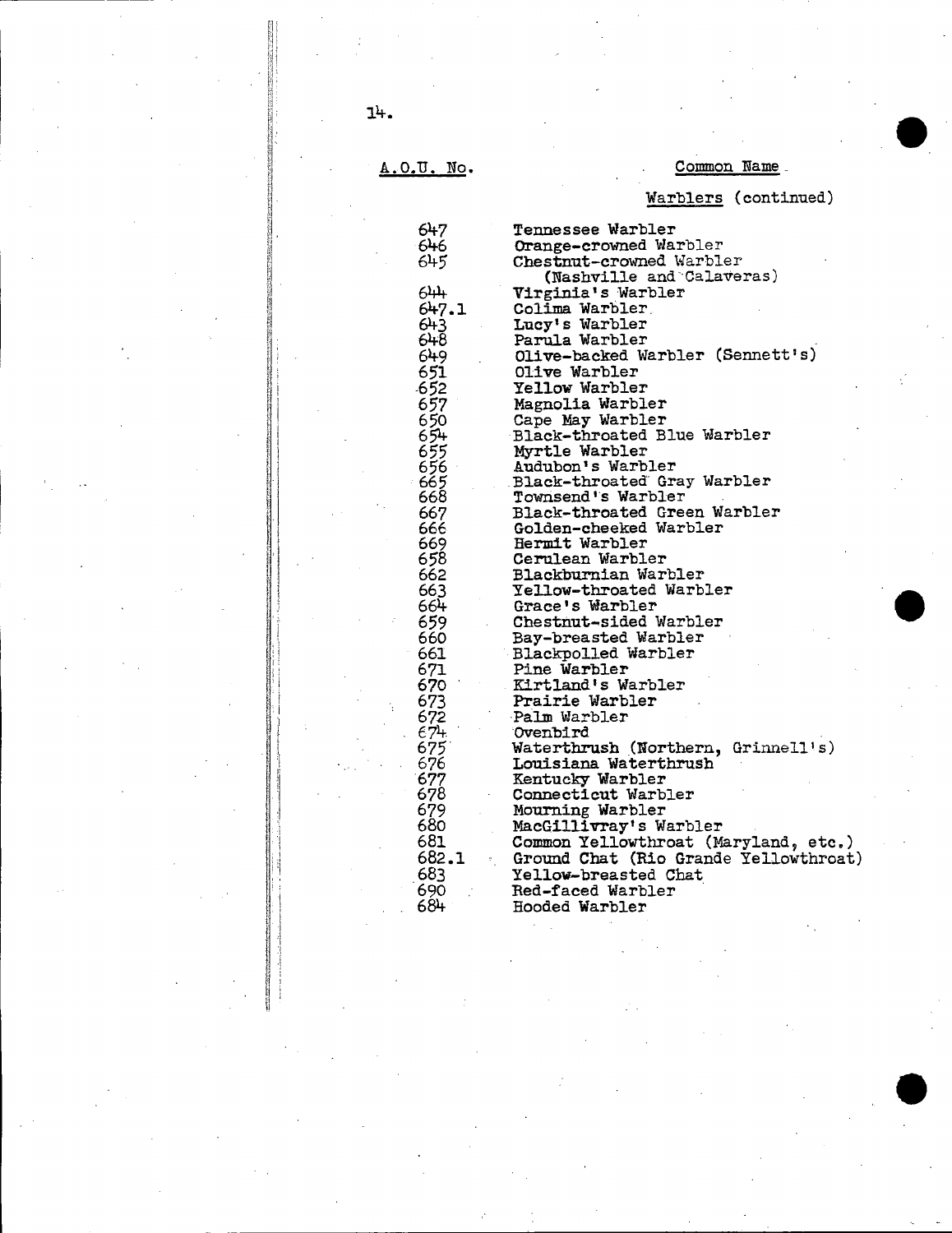# A.O.U. No. Common Name

# Warblers (continued)

| 685 | Pileolated Warbler (Wilson's) |
|-----|-------------------------------|
| 686 | Canada Warbler                |
| 687 | Redstart (American)           |
| 688 | Painted Redstart              |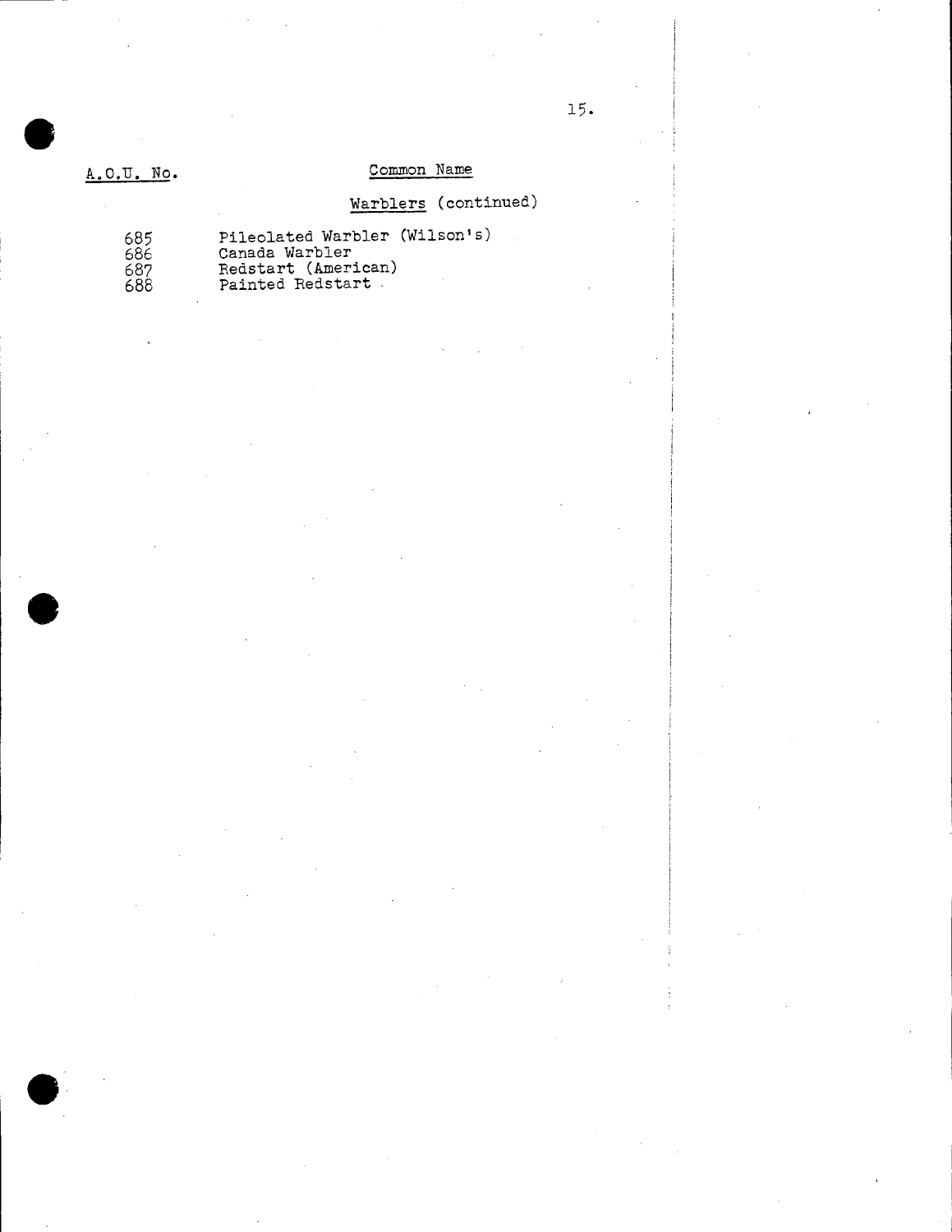### LIST OF CHIEF PROVINCIAL GAME OFFICIALS

Information regarding birds protected by provincial game laws may be obtained from the chief game officials in the several provinces, as listed below.

British Colnmbia:

Alberta;

Saskatchewan;

Manitoba;

Ontario;

Quebec;

New Brunswick;

Nova Scotia;

Prince Edward Island;

The Game Commissioner, 567 Burrard Street, VANCOUVER, British Columbia.

The Fish and Game Commissioner, Department of Lands and Forests, EDMONTON, Alberta.

The Game Commissioner, Department of Natural Resources, REGINA, Saskatchewan.

The Director of Game and Fisheries, Game and Fisheries Branch, Department of Mines and Natural Resources, WINNIPEG, Manitoba.''

The Chief, Division of Fish and Wildlife, Department of Lands and Forests,' TORONTO 2, Ontario.

The General Superintendent, Department of Game and Fish, QUEBEC, Quebec.

The' Chief, Fish and Wildlife Branch, Department of Lands and Mines, FREDERICTON, New Brunswick.

The Provincial Wildlife Biologist, Department of Lands and Forests, 513 Prince Street, TRURO, Nova Scotia.

The Deputy Minister of Industry and Natural Resources, CEARLOTTETOWN, Prince Edward Island.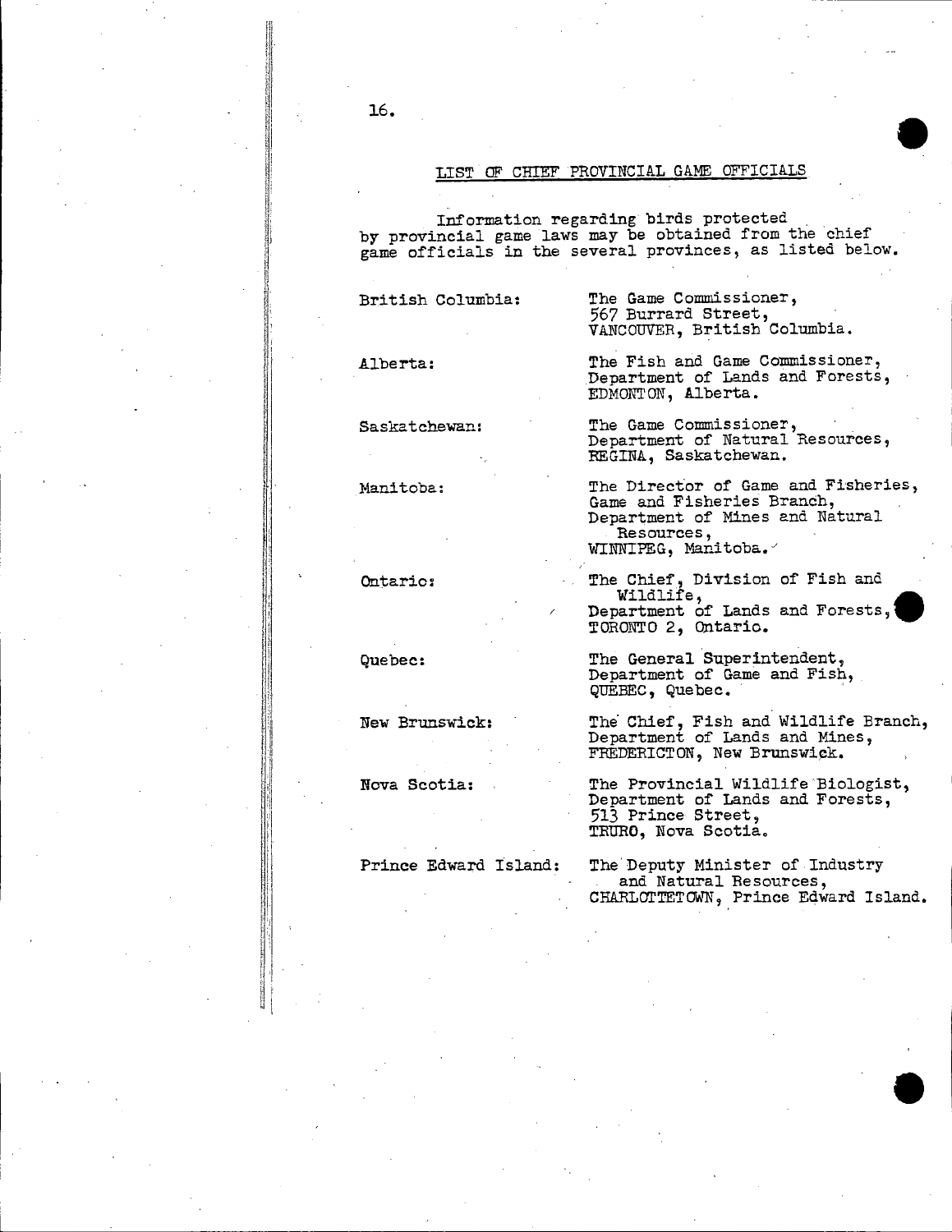Newfoundland:

n.

The Director of Wildlife, Department of Mines and Resources, ST. JOHN'S, Newfoundland.

Northwest Territories:

Northwest Territories, OTTAWA. Canada.

The Commissioner,

Yukon Territorys

The Commissioner, Yukon Territory, P.O. Bos 127, WHITEHORSE, Yukon Territory.